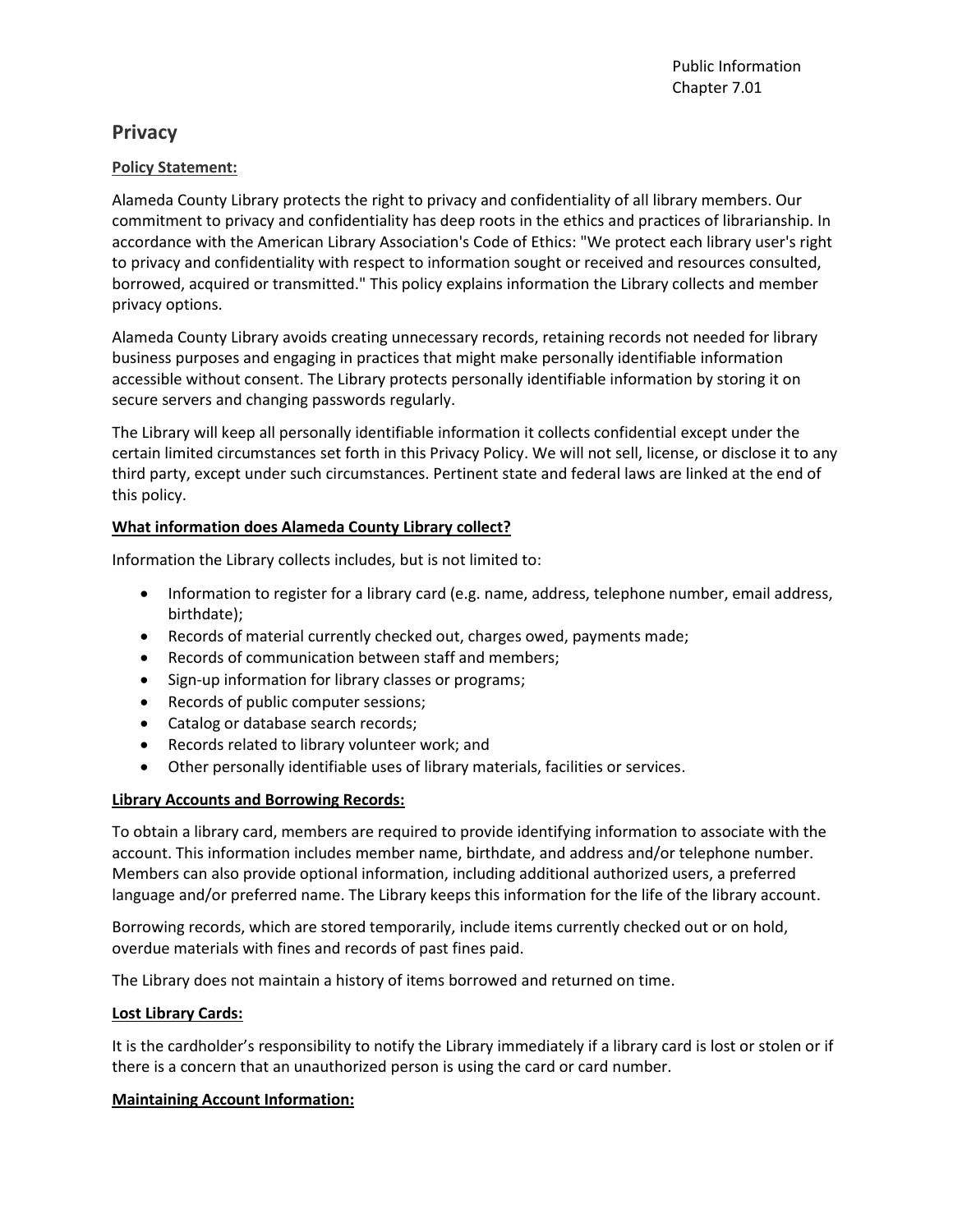Members may access their own personally identifiable information held by the Library and are responsible for keeping that information accurate and up-to-date. Staff is available to assist members with updating this information, or it may be updated online by accessing the member account.

Members may activate optional features in their accounts to save searches, create personal lists, or maintain a history of items borrowed. This data is not accessible without the member's library card number and may be permanently deleted by the member at any time.

### **Minors' Accounts:**

Members under the age of 13 who wish to obtain a library card must have a parent or legal guardian sign or co-sign with them at the time of the application. Both parent/legal guardian's and child's names will be listed on the account and both will be allowed to access information about the account. The access for the parent/legal guardian is revoked at age of 13 unless permission is granted specifically by the child.

### **Access at Member's Request:**

Members wanting the convenience of allowing another person to access their account may authorize an additional person to do so by including that person's name on the application, thereby granting access to the full range of rights and responsibilities of library cardholders. This authorization may be revoked by submitting a request in writing.

Users authorized by the member, including parents/legal guardians, who wish to obtain access to any library registration or borrowing records, or who wish to pick up items on hold, must provide the account holder's library card or card number, or ID matching an authorized name on the account.

### **Items on Hold:**

The Library provides members the convenience of self-service holds. Held materials are shelved in a public area. For privacy reasons, members may request to have their items kept behind the counter for pick up.

# **Library Uses of Personally Identifiable Information:**

Except for the limited circumstances set forth in this Privacy Policy, personally identifiable information provided by a library member will only be used to provide library services to the library member, update information at the member's request, communicate with the member about library services, or otherwise by a person acting within the scope of his or her duties within the administration of the library. These uses and disclosures include third parties that maintain and store member information on behalf of the library, under agreement to keep such information confidential.

### **Public Computers:**

The Library's public computers delete any locally stored Internet browsing data and all searches after each session. Session logs are also deleted regularly. When utilizing the Library's public computers, members should take appropriate steps to safeguard personally identifiable information, including deleting information saved to storage media borrowed from the Library, logging-out of accounts, and ending the session or locking the device before stepping away.

### **Questions and Feedback:**

The Library treats library resources information requests or inquiries, regardless of how they are received (in person, via telephone, fax, email or online) confidentially. Personal identifying information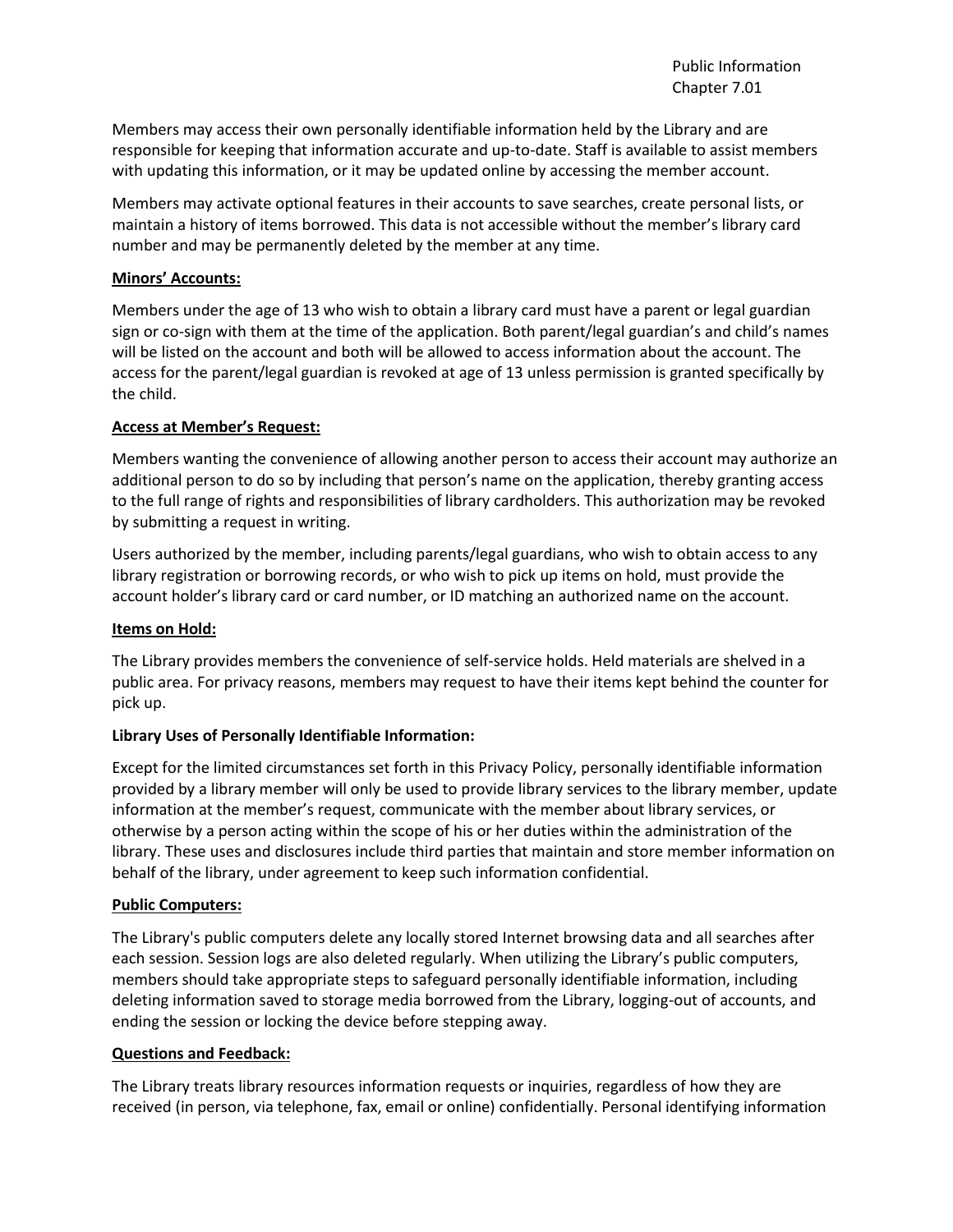related to these questions is used only for the purpose stated by the collection tool (form, survey, etc.) and questions are purged on an ongoing basis.

Answers to questions received that do not contain personally identifiable information may be shared publicly to facilitate access for others to the same answer.

Library surveys, focus groups, comment cards and other methods of soliciting feedback are voluntary. Any personally identifiable information collected from these tools will be used only for the purpose of improving library services and is not retained.

### **Website:**

The Library website provides remote access to vital content and services for Library members. As members browse through the Library's website, certain information about the visit is automatically gathered and stored. No personally identifiable information about website visitors is collected or stored.

The Library automatically collects and stores only the following information:

- The domain and IP address used to access the website;
- The type of browser and operating system used to access the website;
- The date and time of access to the website;
- The pages visited;
- The address of the website from which the initial visit to the Library's website was launched, if any; and
- The address from which a visitor exits.

This information is gathered for statistical purposes only and enables the Library to improve the website and services.

### **Links to Other Sites:**

The Library's website contains links to other sites including providers of online database services and eBook/eMedia services. The Alameda County Library is not responsible for the privacy practices of other sites, which may be different from the privacy practices described in this policy. The Library encourages library users to become familiar with privacy policies of other sites visited and services used, including linked sites.

### **Working with Law Enforcement:**

Library registration, circulation and other personally identifiable member use records will not be made available to any agency of the state, federal or local government unless a subpoena, warrant, court order or other investigatory document is issued by a court. In the event of such an order, only the County Librarian or a designated member of the library management team has the authority to release records.

Members may conduct only legal activity while using library resources and services. Nothing in this policy prevents the library from exercising its right to enforce its Behavior Policy (see Chapter 4.02), protect its facilities, network and equipment from harm or prevent the use of library facilities and equipment for illegal purposes.

For security purposes, the library can electronically log activity to monitor its public computers and external access to its network and reserves the right to review such logs when a violation of law or library policy is suspected. Staff is authorized to take immediate action to protect the security of library